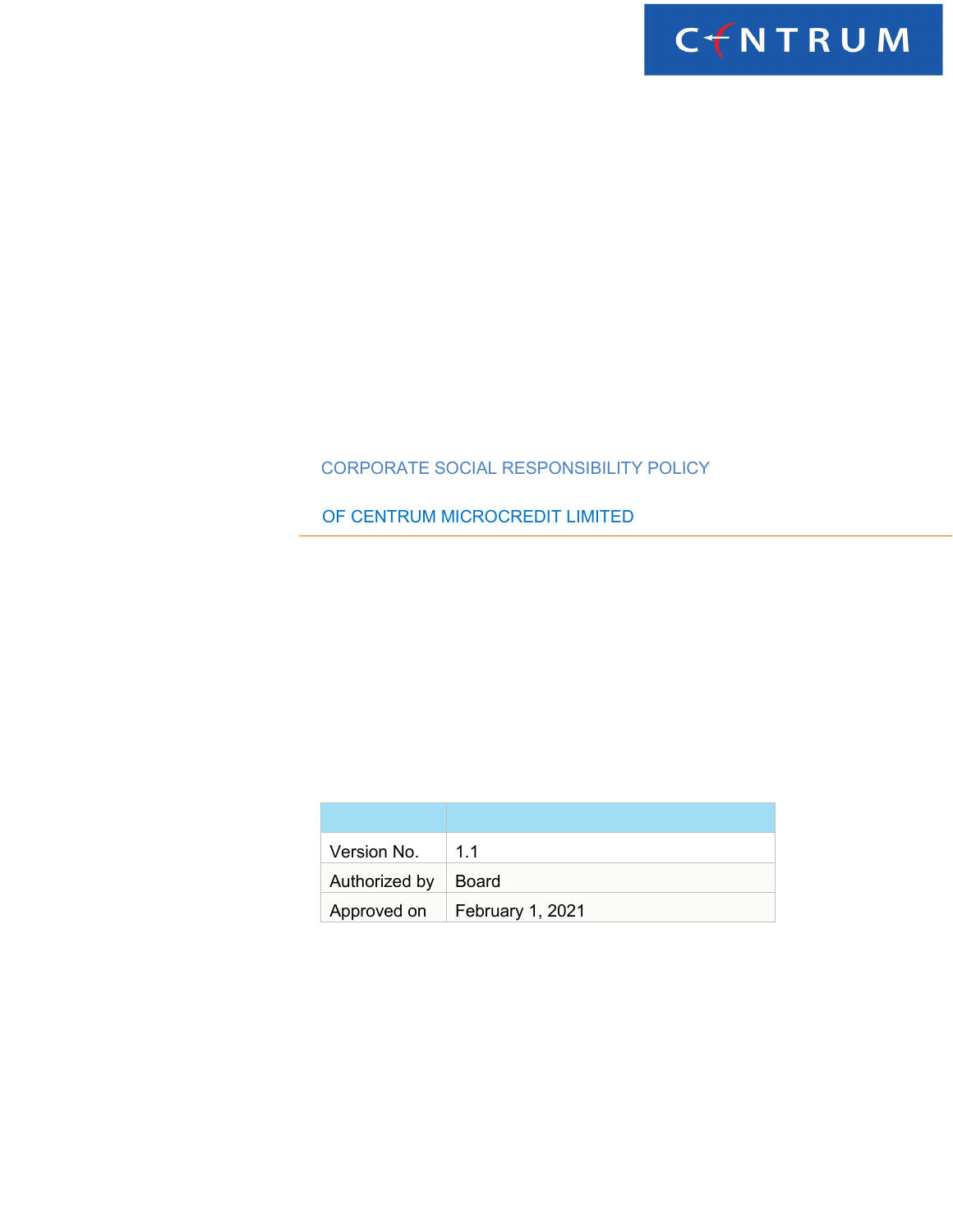## **Table of Contents**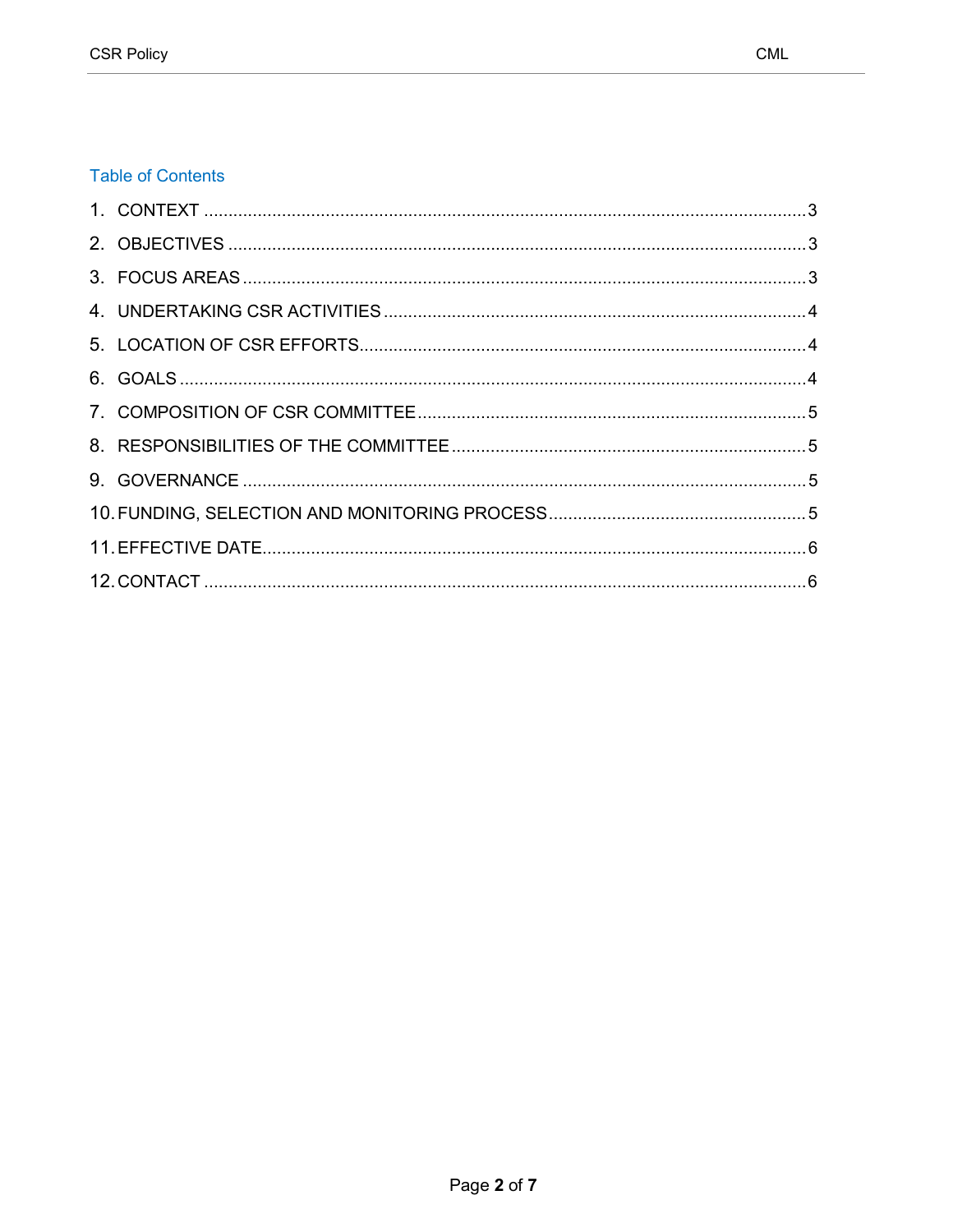# <span id="page-2-0"></span>1. CONTEXT

The Companies Act, 2013 has vide Section 135 and the Companies (Corporate Social Responsibility Policy) Rules, 2014, as amended from time to time (hereinafter referred to as "the Act") made it mandatory for the Board of Directors of a prescribed class of companies to constitute a Corporate Social Responsibility Committee which is entrusted with certain duties in alignment with the objectives of corporate social responsibility and to ensure that a company spends, in every financial year, at least two per cent of the average net profits of the company made during the three immediately preceding financial years.

<span id="page-2-1"></span>Corporate Social Responsibility is strongly connected with the principles of Sustainability; an organization should make decisions based not only on financial factors, but also considering the social and environmental consequences. As a Corporate Citizen receiving various benefits out of society, it is our co-extensive responsibility to pay back in return to the society in terms of helping needy people by providing foods, clothes, etc., keeping the environment clean and safe for the society by adhering to the best industrial practices and adopting best technologies, and so on. It is the Company's intent to make a positive contribution to the society in which the Company operates.

This policy, which encompasses the Company's philosophy for delineating its responsibility as a corporate citizen and lays down the guidelines and mechanism for undertaking socially useful programmes for welfare & sustainable development of the community at large, is titled as the **"Corporate Social Responsibility Policy of Centrum Microcredit Limited" or "CSR Policy".** It has been prepared keeping in mind the Company's code of business ethics and to comply with the requirements of the Act.

This policy shall apply to all CSR initiatives and activities taken up at the various work- centers and locations of the Company, for the benefit of different segments of the society, specifically the deprived, under-privileged and differently abled persons.

The Company is a part of Centrum Group, which has established 'Centrum Foundation', which is registered with trust and formed with the aim of providing a dedicated approach to community development and also to fulfil CSR commitments of Centrum Group of Companies in letter and spirit. The Group's focus has always been to contribute to the sustainable development of the society and environment, and to make our planet a better place for future generations.

# 2. OBJECTIVES

The Company's CSR Policy intends to:

- Strive for economic development that positively impacts the society at large with minimal resource footprint.
- Embrace responsibility for the Company's actions and encourage a positive impact through its activities on hunger, poverty, malnutrition, environment, communities, stakeholders and the society.
- To function as a built-in, self-regulating mechanism whereby the business will monitor and ensure its active compliance with the spirit of law, ethical standards and international norms. The main objective of this Policy is to set guiding principles for carrying out CSR activities by the Company and also to set up process of execution, implementation and monitoring of the CSR activities to be undertaken by the Company.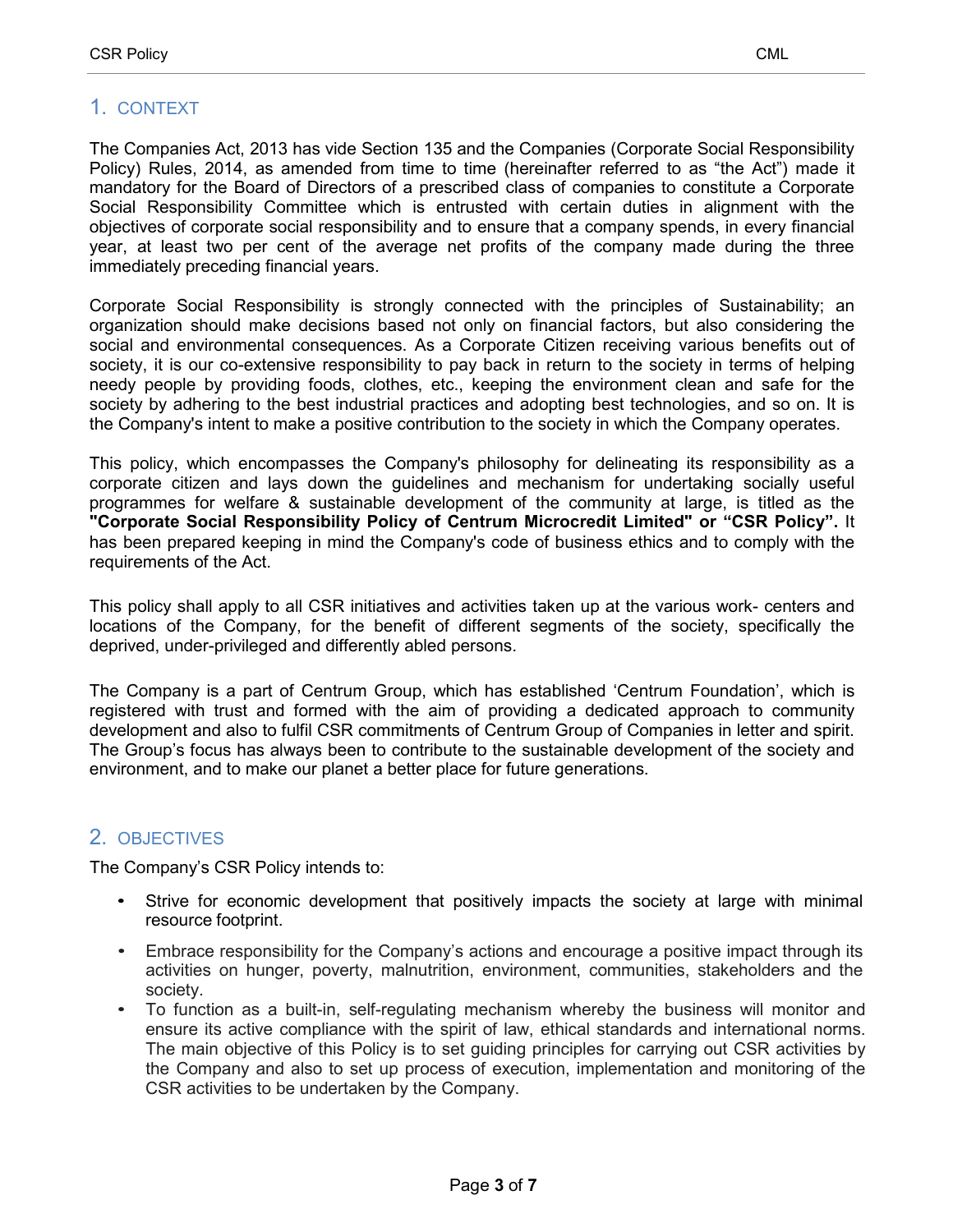## <span id="page-3-0"></span>3. FOCUS AREAS

In accordance with the requirements under the Companies Act, 2013, the Company's CSR activities, amongst others, will focus on:

- **NATIONAL APPRENTICESHIP PROMOTION SCHEME:** Hiring individuals through the National Apprenticeship Promotion Scheme helps us address any skill gap in the industry, we are able to reduce attrition levels and customize training. The scheme entails financial support to establishments undertaking apprenticeship programs.
- **DISASTER AND EMERGENCY RELEIF:** Providing Food and other basic essentials to affected families with the objective of easing food troubles in times of crisis.
- **EDUCATION & LITERACY:** Promoting computer literacy to help bridge the technology gap between urban and rural schools by providing better education and career opportunities. Providing old/unused laptops also serve as a way to recycle E-waste.
- **ASISSTING CENTRUM FOUNDATION:** Assisting Centrum Foundation in any CSR related activities conducted by them.
- **Any other activities as may be permitted under** Schedule VII of the Act, as amended from time to time. Schedule VII is an indicative list of activities, while activities other than those mentioned in Schedule VII can be carried but in substance they should be based on subjects outlined therein. Further, the activities mentioned in Schedule VII should be interpreted liberally.

#### <span id="page-3-1"></span>4. UNDERTAKING CSR ACTIVITIES

The Company will undertake its CSR activities as approved by the CSR Committee/ Board, through Centrum Foundation or such other entity/organization/ Trust as approved by the CSR Committee/ Board, from time to time.

The surplus arising out of the CSR activities, projects or programs shall not form part of the business profit of the Company. However, if the company spends an amount in excess of the requirements provided in Section 135 of the Act, it may set off such excess amount in future years as may be permitted under the Act.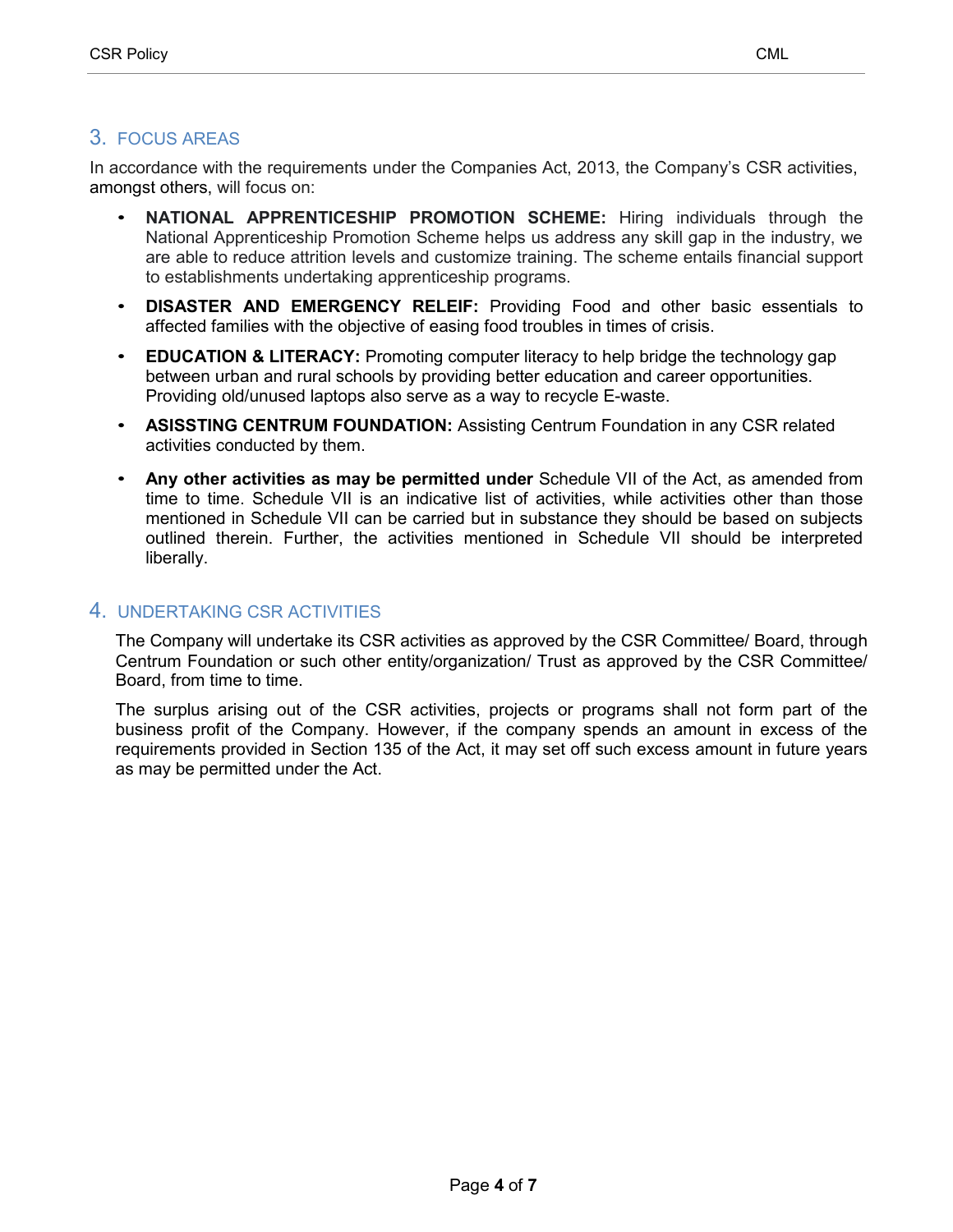### <span id="page-4-0"></span>5. LOCATION OF CSR EFFORTS

The CSR Committee/ Board post approval from MANCOM will decide on the locations for CSR activities. The Company will strive to give preference to the local area and areas around it where it operates, for spending the amount earmarked for CSR activities.

## <span id="page-4-1"></span>6. GOALS

Our primary goals include the following:

| SI.<br><b>No</b> | <b>Goal area</b>                                                 | <b>Actions</b>                                                                                                                                                                                                                                                                                                                                         |
|------------------|------------------------------------------------------------------|--------------------------------------------------------------------------------------------------------------------------------------------------------------------------------------------------------------------------------------------------------------------------------------------------------------------------------------------------------|
| 1                | Natural Calamity<br>Relief<br>cyclone<br>(covid,<br>storms etc.) | The Company will both individually and in collaboration with Centrum<br>foundation work to provide food and other basic essentials as support to<br>families severely affected by the Global Pandemic, Super cyclonic storms<br>(Fani, Amphal) and other natural calamities.                                                                           |
| 2                | <b>Education and</b><br>Literacy                                 | The Company's focus will be on following fronts:<br>Better schooling and college opportunities for students<br>(a)<br>Bridging the Technological Gap giving all students an equal<br>(b)<br>advantage<br>Better career and growth opportunities for all students<br>(c)<br>Education<br>(d)<br>and<br>literacy<br>for<br>employees<br>and<br>customers |
| 3                | <b>NAPS</b>                                                      | Continual hiring of Individuals through the National Apprenticeship<br>Promotion Scheme.<br>The focus would be:<br>(a) Address industry skill gap<br>(b) Increases availability of industry ready skilled manpower well versed<br>with culture of the company<br>(c) Better employment opportunities for trained staff                                 |
| 4                | Assisting<br>Centrum<br>Foundation                               | Continual assistance on CSR related activities conducted by Centrum<br>Foundation                                                                                                                                                                                                                                                                      |
| 5                | <b>Others</b>                                                    | The company shall take other initiates as and when required depending<br>upon the economic scenario and requirements of society.                                                                                                                                                                                                                       |

#### <span id="page-4-2"></span>7. COMPOSITION OF CSR COMMITTEE

The CSR Committee shall be comprised in accordance with the requirements of the Companies Act, 2013 and the Rules made thereunder. The details of the composition will be hosted on the Company's website at [www.centrummicrocredit.com.](http://www.centrummicrocredit.com/)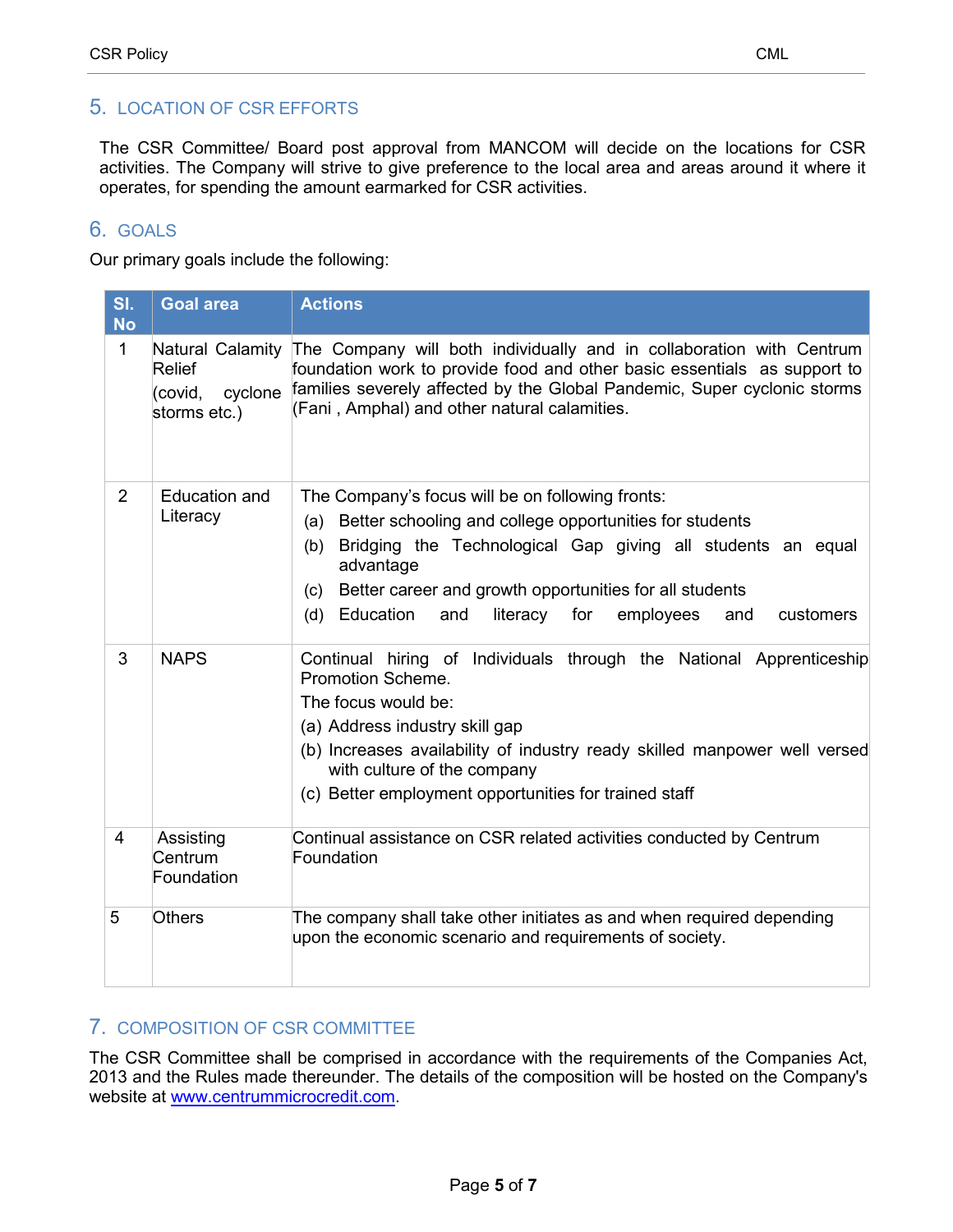The requirement of constitution of CSR Committee shall not be applicable, in case the amount required to be spent does not exceed Rs. 50 lakhs. The functions of CSR Committee may be discharged by the Board of Directors of the Company in such case.

#### <span id="page-5-0"></span>8. RESPONSIBILITIES OF THE COMMITTEE/ SUB COMMITTEE

The responsibilities of the CSR Committee/ Sub-committee include:

- Formulating and recommending to the Board of Directors the CSR Policy and indicating activities to be undertaken,
- Recommending the amount of expenditure for the CSR activities, and
- Approving the CSR activities;
- Monitoring CSR activities from time to time; and
- To undertake all such acts, deeds and things as may be applicable to under the CSR activities and related matters.

The aforesaid functions will be discharged by the Board/ MANCOM, in case the amount to be spent by a Company towards CSR does not exceed fifty lakh rupees.

### <span id="page-5-1"></span>9. GOVERNANCE

The Company through a registered trust or a registered society can undertake CSR activities as per the provisions of the Companies Act, 2013. Accordingly, Centrum Foundation or such other entity will work closely with and support the Board and the CSR Committee in implementing CSR activities of the Company. Centrum Foundation or such other entity will assist the CSR Committee in identifying the areas of CSR activities, programs and execution of initiatives as per defined guidelines. Centrum Foundation or such other entity will also assist the Board and the CSR Committee in reporting the progress of deployed initiatives and in making appropriate disclosures (internal/external) on a periodic basis.

#### <span id="page-5-2"></span>10. FUNDING, SELECTION AND MONITORING PROCESS

The Company / Centrum Foundation or such other entity will receive requests for funding of projects throughout the calendar year. The MANCOM will evaluate proposals received under the Foundation's focus areas and projects will be prioritized by assessing their impact. The Company/ Centrum Foundation or such other entity will then forward its recommendations to the CSR Committee. The CSR Committee will deliberate on the proposals and approve proposals for implementation at its discretion.

Centrum representatives and/or Centrum Foundation or such other entity will collaborate with stakeholders to monitor the status of each project and will report its findings to the CSR Committee periodically.

The Company may fulfill its CSR obligation by way of a donation to Centrum Foundation or to any other fund established / approved by the Government or any other appropriate authority on the recommendation of the CSR Committee/ Board, and this shall be deemed to be adequate discharge of its CSR obligation as per the Act.